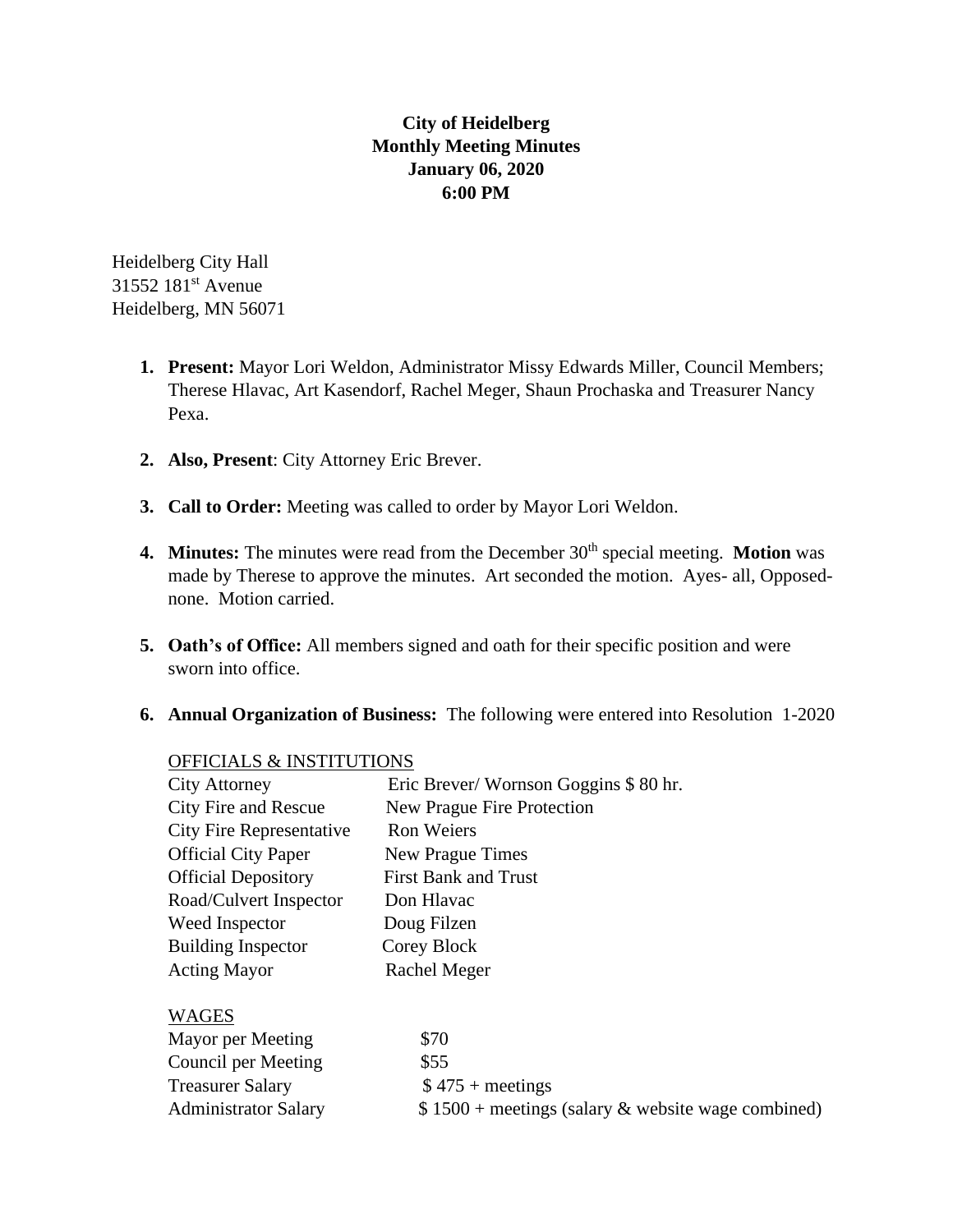| Mileage                       | .58 mile                     |
|-------------------------------|------------------------------|
| <b>Snow Plowing</b>           | $$15/$ \$60                  |
| Road/Culvert Inspector Salary | $$200 + $100$ per inspection |
| <b>Weed Inspector Salary</b>  | $$100 + $50$ per inspection  |

Motion made by Art, seconded by Shaun to set official positions and wages. Therese abstained from voting on husbands' inclusion on wages. With all in favor, motion carried.

#### LICENSE FEES

| Tobacco License                     | 500.00      |
|-------------------------------------|-------------|
| Consumption & Display Permit        | 100.00<br>S |
| Liquor License: Combination/On-Sale | \$1,000.00  |
| Liquor License: Off-Sale            | 500.00<br>S |
| Sunday Liquor                       | 200.00<br>S |
| One Day Liquor                      | 50.00<br>S. |
| Adult Use                           | \$5,000.00  |
| <b>Adult Use Investigation Fee</b>  | \$1,500.00  |

#### APPLICATION FEES

| <b>Application for Rezoning</b>                        | \$200.00  |
|--------------------------------------------------------|-----------|
| <b>Application for Variance</b>                        | \$200.00  |
| Application for Conditional Use Permit (PUD)           | \$ 200.00 |
| Application for Amendments to CUP/PUD                  | \$200.00  |
| <b>Application for Preliminary Plat</b>                | \$ 200.00 |
| <b>Application for Final Plat</b>                      | \$200.00  |
| Application for Liquor License                         | \$250.00  |
| (All application fees are subject to an attorney fee.) |           |

| <b>OTHER CHARGES</b>        |            |
|-----------------------------|------------|
| Copies                      | \$.25/page |
| Copy of full Council Packet | \$ 10.00   |
| Copy of Comprehensive Plan  | \$25.00    |

Motion made by Rachel, seconded by Art to set the fees as follows. With all in favor, motion carried.

#### **7. New Business**:

- A. Mayor to contact Ron Weiers to confirm he will be the official Fire Rep for city again this year.
- B. Council will open meetings with the Pledge to the Allegiance. Administrator to contact American Legion to see about obtaining a flag and pole for the building.